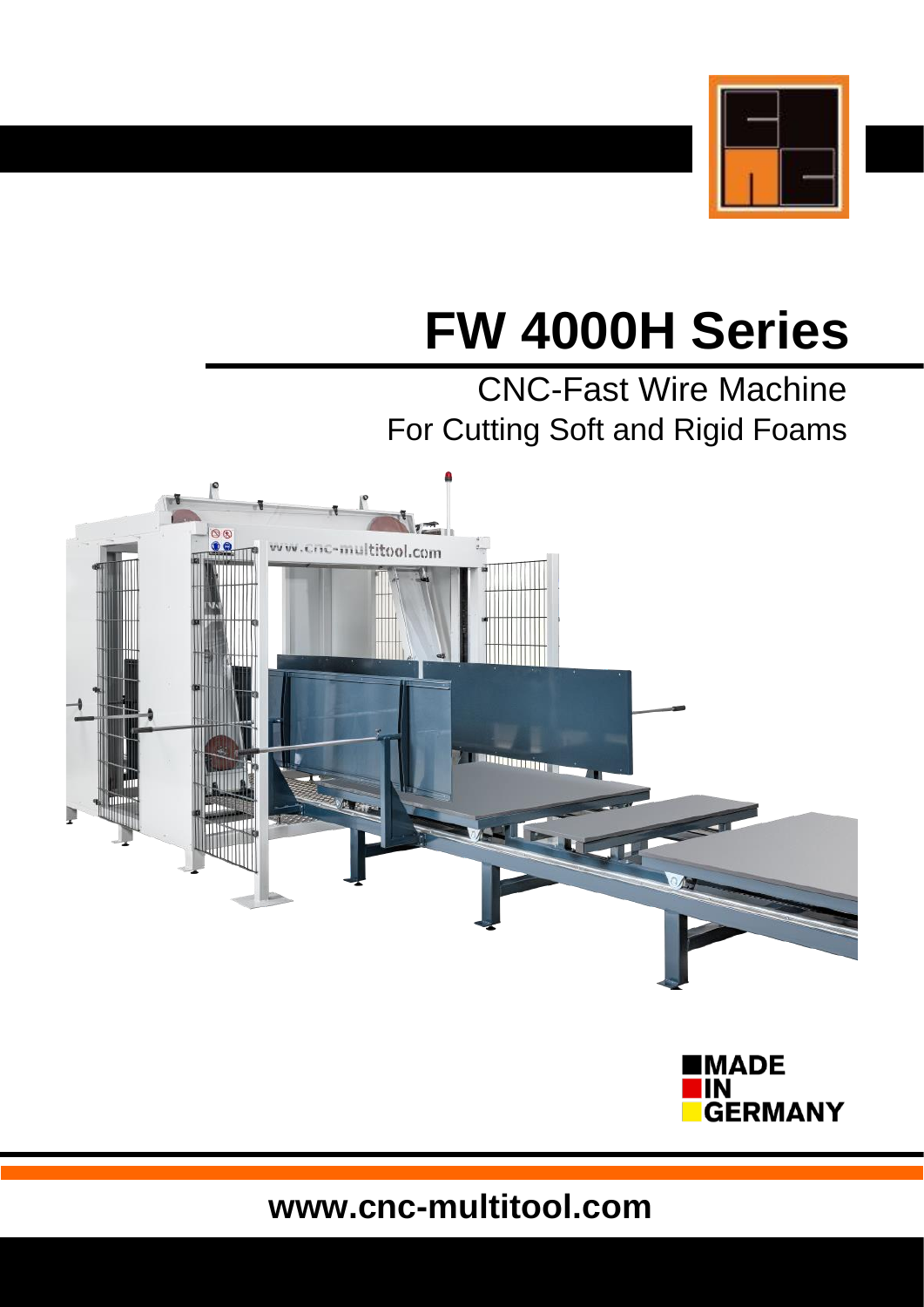

## **Cold Wire Cutting**

Fast wire cutting machines are perfect for all those **materials that cannot be cut thermally**. These include flexible foams (PE, PP and PUR), as well as mineral wool (glass wool, Fiberglas, rock wool and slag wool).

The fast wire machine FW 4000H **works abrasive**: Basically, it grates away the material with its endless wire with a working speed of around 300 km/h:



Polyurethane PU, PUR



Polypropylene Polyethylene



Polystyrene EPS, XPS



Mineral- & Glas Wool

## **Highlights**

The extremely sturdy steel frame of the FW 4000H series targets the commercial production. The incomparably fast machine will kick the production of **furniture builders** and **upholsterers** as well as manufacturers of **Insulation** and **packaging** up a notch.

- $\sim$  Machine in industrial quality with open machine table
- $\sim$  Low maintenance drive
- $\sim$  2D Contour cutting
- $\vee$  Wire working speed ca. 300 km/h
- $\sim$  Automatic panel function
- Compatible with all AutoCAD<sup>®</sup>, Inventor<sup>®</sup> and Solidworks®
- Data formats for import: **DWG, DXF, PLT**

#### **www.cnc-multitool.com**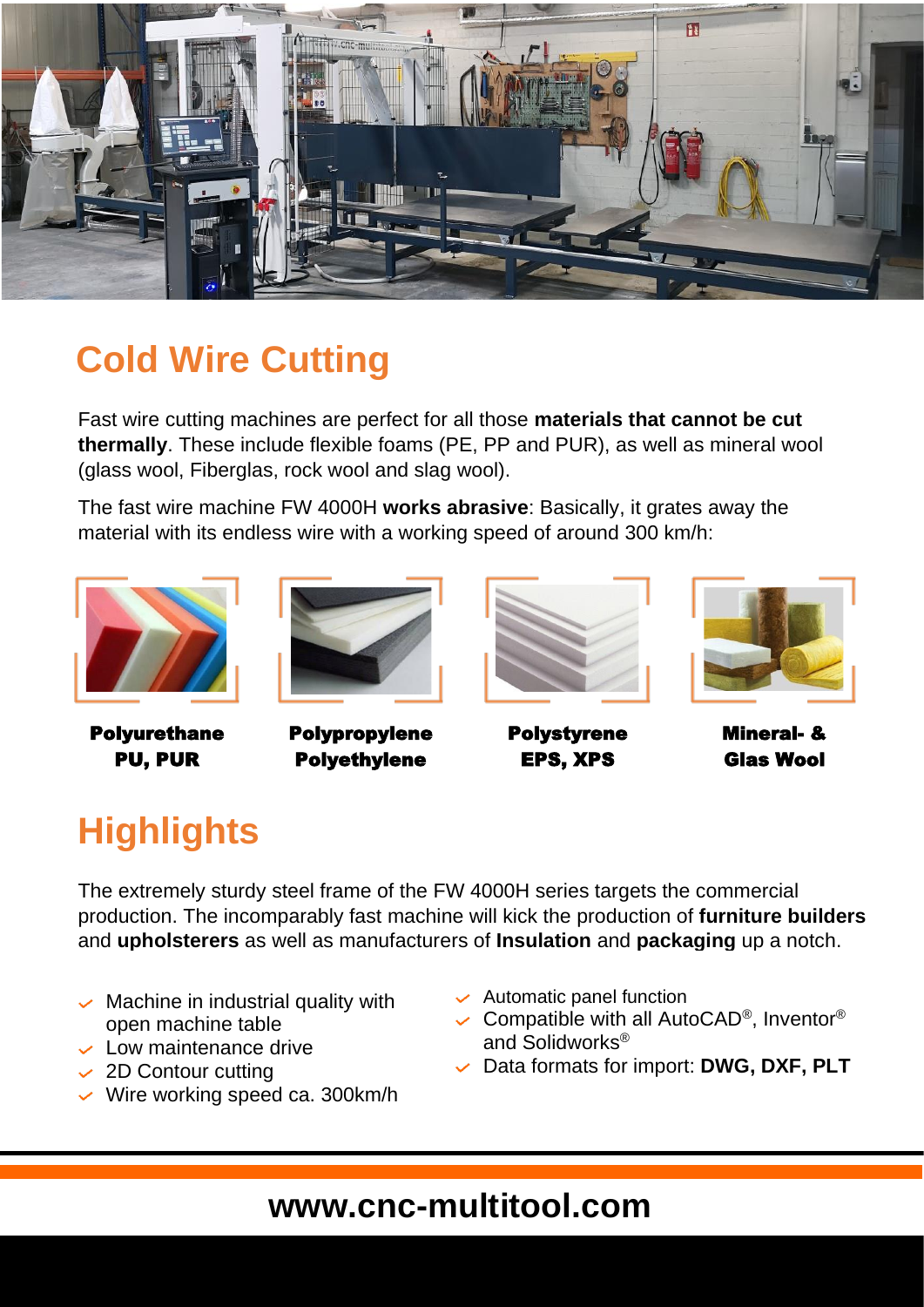

## **Delivery**

The FW 4000H is a very powerful and high-performance fast wire cutting machine for the commercial production.

This machine will be **produced, inspected, tested** and then packaged for delivery. The **montage and start up** can either be done by the customer themselves or by one of our technicians, who will set them up and get them running on site.

The standard equipment contains the following components:



### **www.cnc-multitool.com**